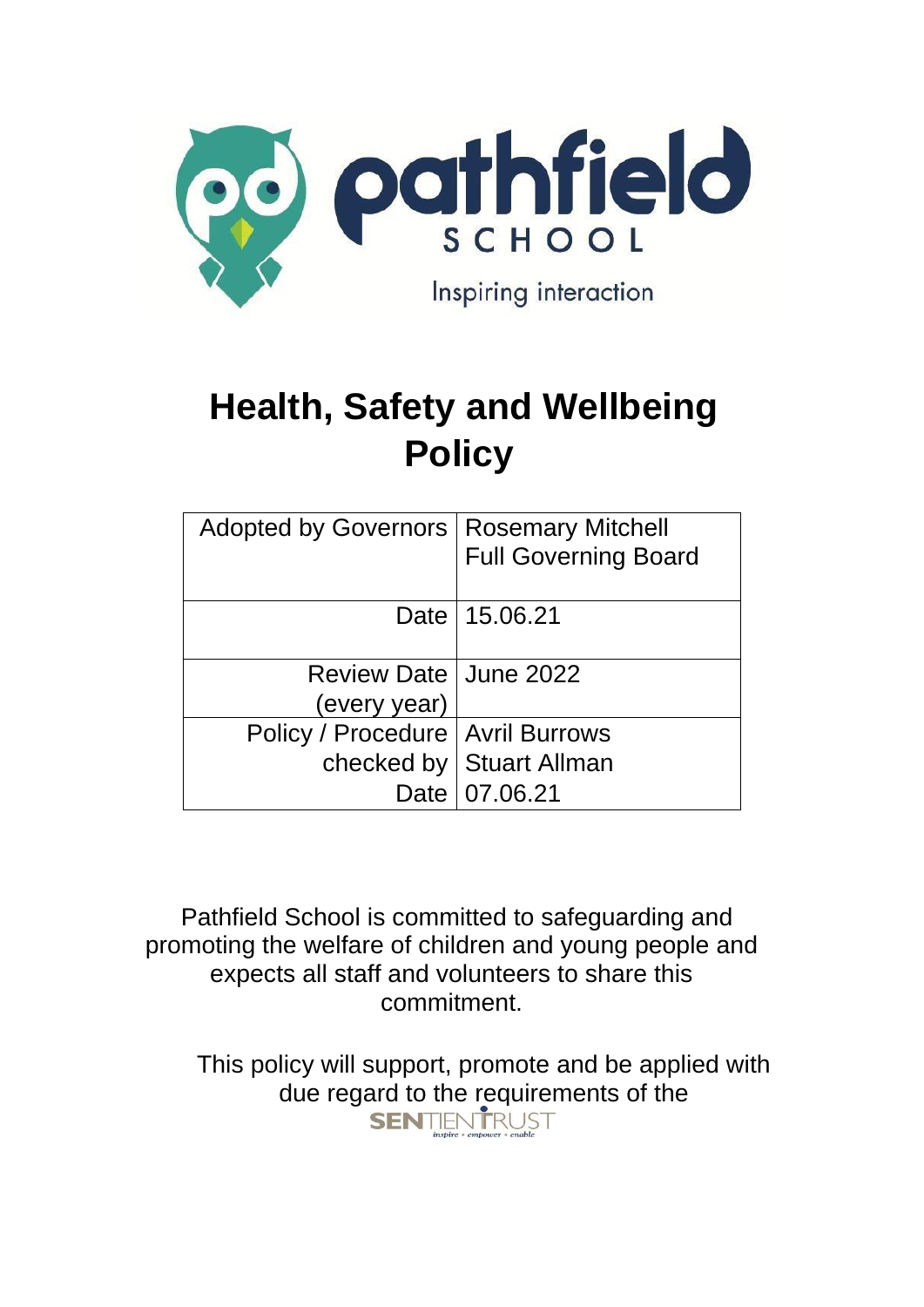# **HEALTH AND SAFETY POLICY**

# **SECTION 1: STATEMENT OF INTENT**

The Governing Body of Pathfield School will strive to achieve the highest standards of health, safety and welfare consistent with their responsibilities under the *Health and Safety at Work etc. Act 1974* and other statutory and common law duties.

This policy sets out how these duties will be conducted and includes a description of the school's organisation and arrangements for dealing with different areas of risk. Section 2 will establish specific responsibilities at all levels of the school's organisation. Section 3 will outline the specific arrangements put in place to manage these areas of risk and hence to meet the school's obligations under the law.

This policy will be brought to the attention of all members of staff at induction, through regular staff meetings and a reference copy is available on the school's shared drive.

This policy statement and the accompanying organisation and arrangements will be reviewed annually.

Rosemary Mitchell Chair for the Governing Body Date: 15.05.21

Stuart Allman

Head Teacher **Date: 15.05.21**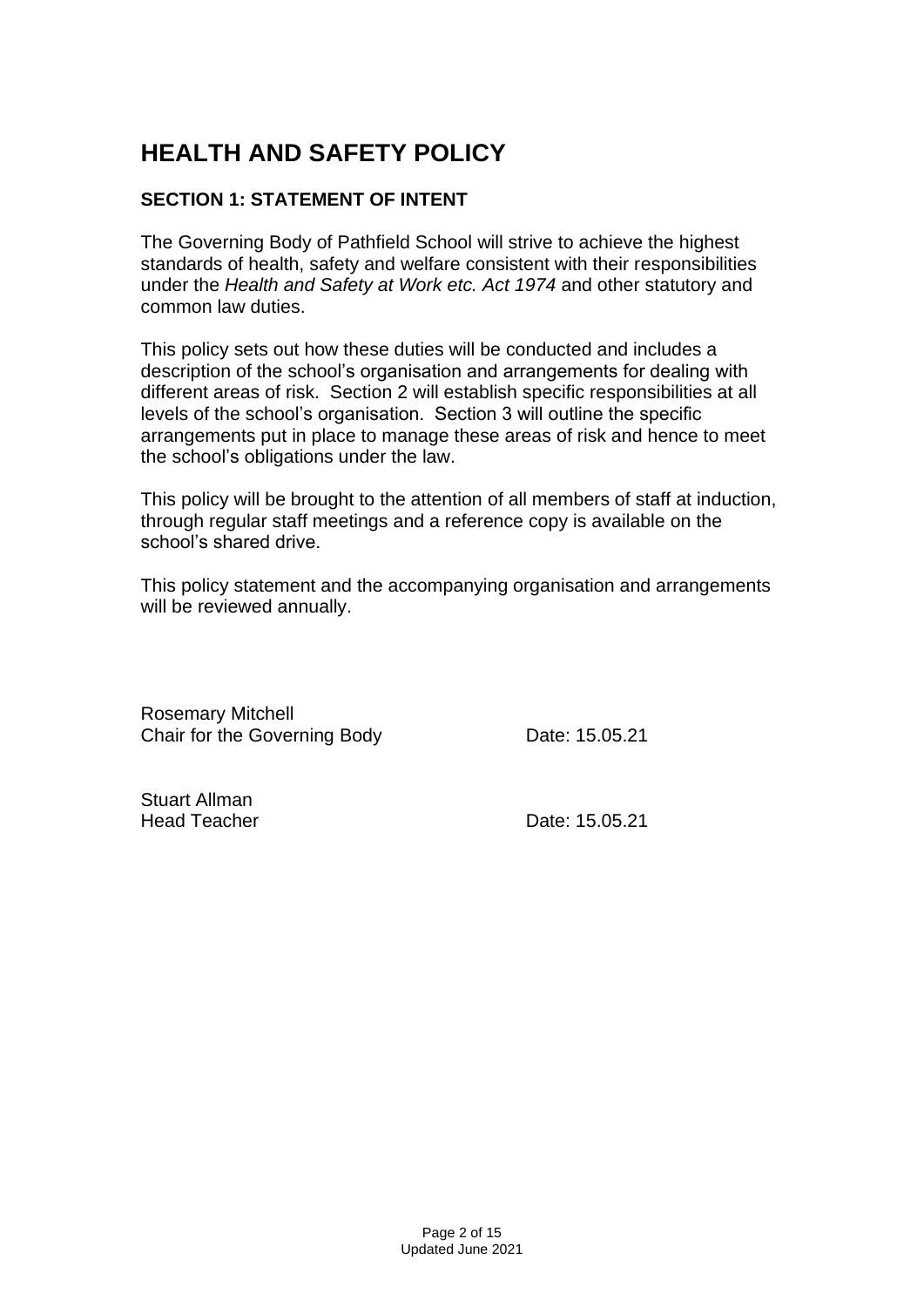# **SECTION 2: ORGANISATION**

# **The Duties of the Governing Body**

- To produce and regularly review the Health & Safety Policy for the school. This policy will reflect the requirements of the *Health and Safety at Work etc. Act 1974* by outlining arrangements to ensure, so far as is reasonably practicable, the health, safety and wellbeing of staff, students and others affected by the organisation.
- To monitor both compliance with, as well as the effectiveness of, this policy
- To provide adequate resources to meet the school's legal responsibilities as well as compliance with this policy.
- To assist the Governing Body in discharging its legal obligations, the school has appointed the Health and Safety Service as its 'competent person' as defined by the Management of Health and Safety at Work Regulations 1999
- The specific arrangements adopted will be guided by the Health and Safety Service's Health & Safety Arrangement Notes.

As a Governing Body, we must protect people from harm. This includes taking reasonable steps to protect our staff, pupils and others from coronavirus. A COVID-19 risk assessment (RA100) has been completed to help us manage the risk of COVID-19 and to protect people from harm in as far as is reasonably practicable.

We have identified and put in control measures on:

- work activities or situations which might cause transmission of the virus.
- those staff and pupils who could be at increased risk (vulnerable person's risk assessment)
- how likely it is that someone could be exposed.

Our RA100 risk assessment is advertised on the school's website.

# **The Duties of the Headteacher**

The Head Teacher has day-to-day responsibility for health and safety management and will take all reasonable, practicable steps to secure the health and safety of students, staff and others using the school premises or participating in school sponsored activities.

In particular, the Head Teacher will:

- Ensure that suitable and sufficient risk assessments of work activities are undertaken, that a written record of the significant findings of these assessments is kept and that these assessments are subject to regular review.
- Co-operate with the Governing Body to ensure that this policy and its associated arrangements are implemented and complied with
- Communicate the policy and other appropriate health and safety information to all relevant people including contractors.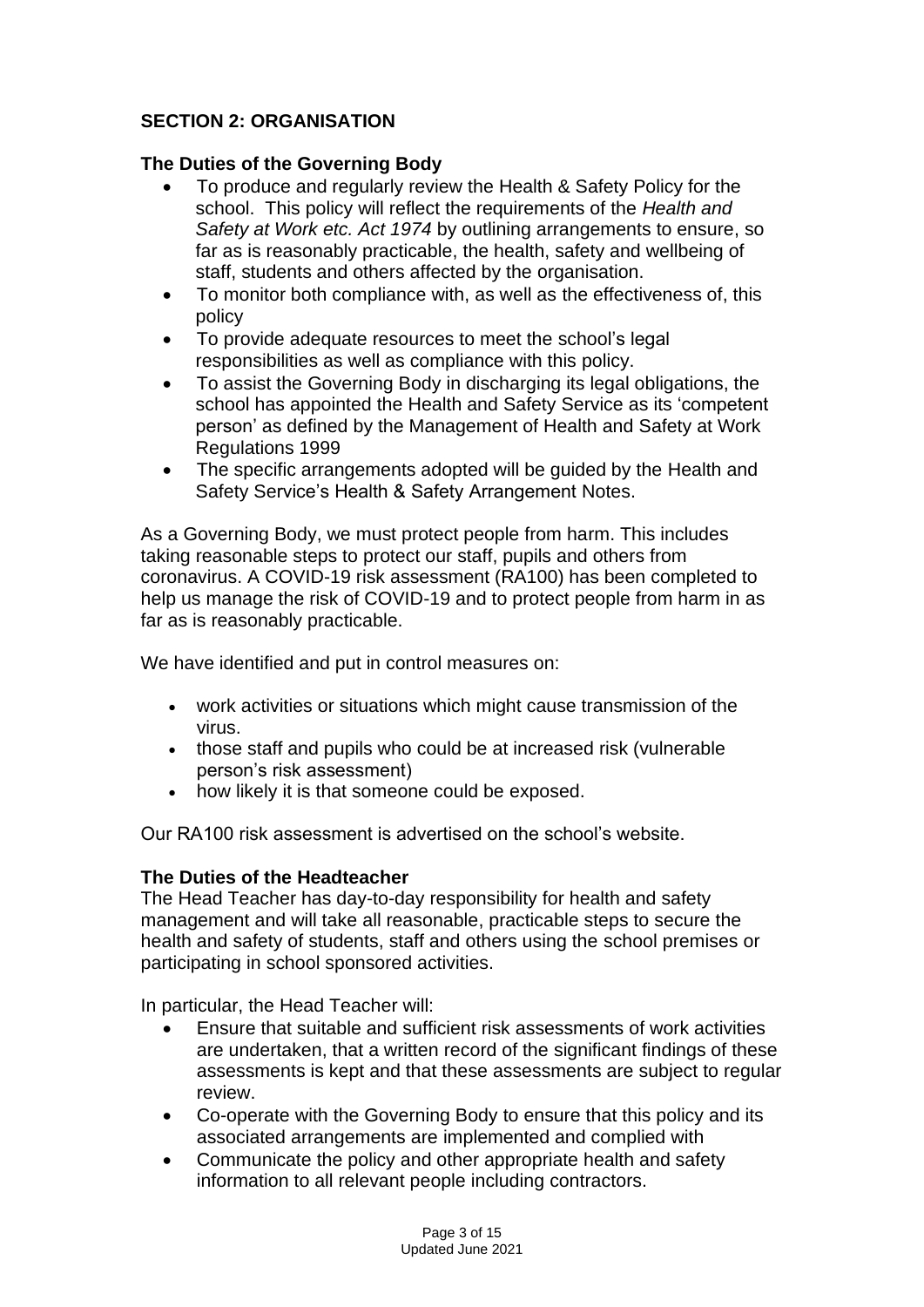- Report to the Governing Body on health and safety performance and to monitor both compliance with, as well as the effectiveness of, this policy.
- Ensure that the premises, plant and equipment are maintained in a safe and serviceable condition.
- Report to the Governing Body any significant risks or policy requirements which cannot be met within the establishment's budget.
- Identify the training needs of staff and hence ensure that they are competent to carry out their roles and are provided with adequate information, instruction and training.
- Ensure consultation arrangements are in place for staff and their trade union representatives.
- Monitor purchasing and contracting procedures to ensure health and safety is included in specifications and contract conditions.
- Receive reports from enforcement officers and advisory bodies and, where appropriate, take relevant actions to address issues raised.
- Promote a positive health and safety culture by leading by example.

Whilst overall *responsibility* for health and safety cannot be delegated the Headteacher may choose to delegate certain *tasks* to the Health & Safety **Coordinator** 

The role of Health & Safety Coordinator for the School has been delegated to Premises Manager.

# **The Duties of the Health and Safety Co-ordinator**

The health and safety co-ordinator has the delegated task of assisting the Head Teacher discharge their duties in relation to day-to-day health and safety management.

To do this the health and safety co-ordinator will:

- co-ordinate and manage the risk assessment process for the school.
- co-ordinate general workplace monitoring inspections and performance monitoring processes and report findings to the Head Teacher and Governing Body
- coordinate records of external inspections and maintenance to plant or facilities and ensure that remedial actions identified are either addressed without delay or brought to the attention of the Governing Body if funds are not available.
- assist with the identification of training needs and training delivery across the school to ensure that staff are adequately instructed.
- collate accident and incident information and, when necessary, carry out accident and incident investigations.
- arrange periodic health and safety audits and liaise with the Head Teacher and Governing Body in relation to findings and any associated remedial actions.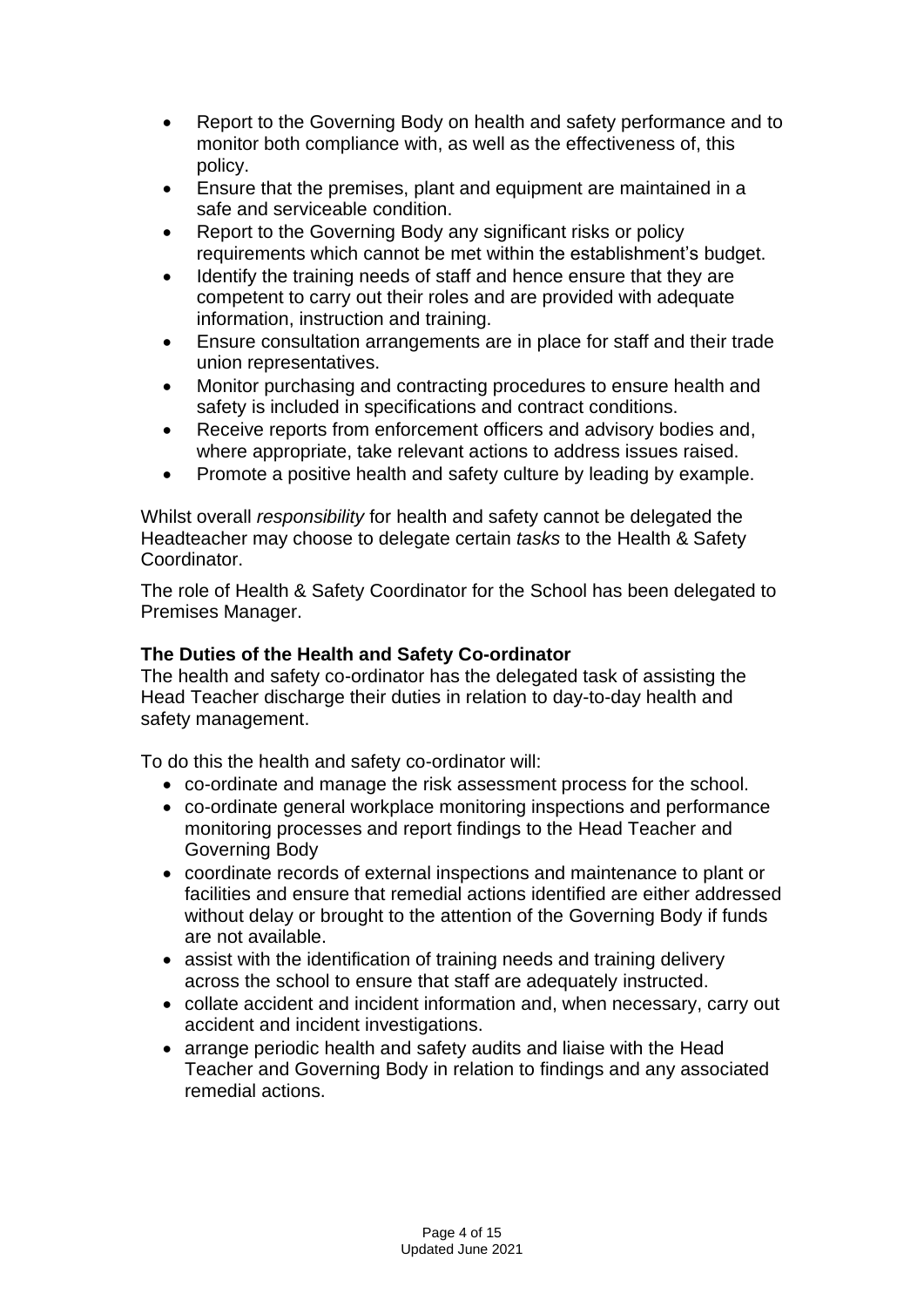# **The** *Duties of Teaching Staff and Managers*

The Teaching Staff and Managers have specific delegated tasks in relation to health & safety management within their departments/subject areas*.* They must ensure that:

- Risk assessments are undertaken for the work areas for which they are responsible and that identified control measures are implemented.
- Appropriate safe working procedures are brought to the attention of all staff via appropriate instruction and training and are enforced effectively.
- They take appropriate action on health, safety and welfare issues referred to them, informing the Head Teacher or Governing Body of any problems they are unable to resolve within the resources available to them.
- They carry out regular inspections of their area of responsibility and report / record these inspections to the Head Teacher or Governing Body
- All accidents (including near misses) occurring within their area of responsibility are promptly reported and investigated.

# **The Duties of all Members of Staff**

Under the *Health and Safety at work Act etc. 1974* all employees have general health and safety responsibilities. All employees are obliged to take care of their own health and safety whilst at work along with that of others who may be affected by their actions. This also applies to volunteers who are under the control of the School.

Specifically, all employees have responsibility to:

- Take reasonable care for the health and safety of themselves and others in undertaking their work.
- Comply with the school's health and safety policy arrangements at all times.
- Report all accidents and incidents in line with the reporting procedure.
- Not intentionally interfere with or misuse any equipment or fittings provided in the interests of health safety and welfare.
- Report all defects in the condition of premises or equipment and any health and safety concerns immediately to their line manager.
- Ensure that they only use equipment or machinery that they are competent / have been trained to use.
- Make use of all necessary control measures and personal protective equipment provided for safety or health reasons.

# **Pupils**

Pupils, in accordance with their age and aptitude, are expected to:

- To exercise personal responsibility for the health and safety of themselves and others
- To observe standards of behaviour and dress consistent with safety and/or hygiene
- To observe all the health and safety rules of the school and, in particular, the instructions of staff given in an emergency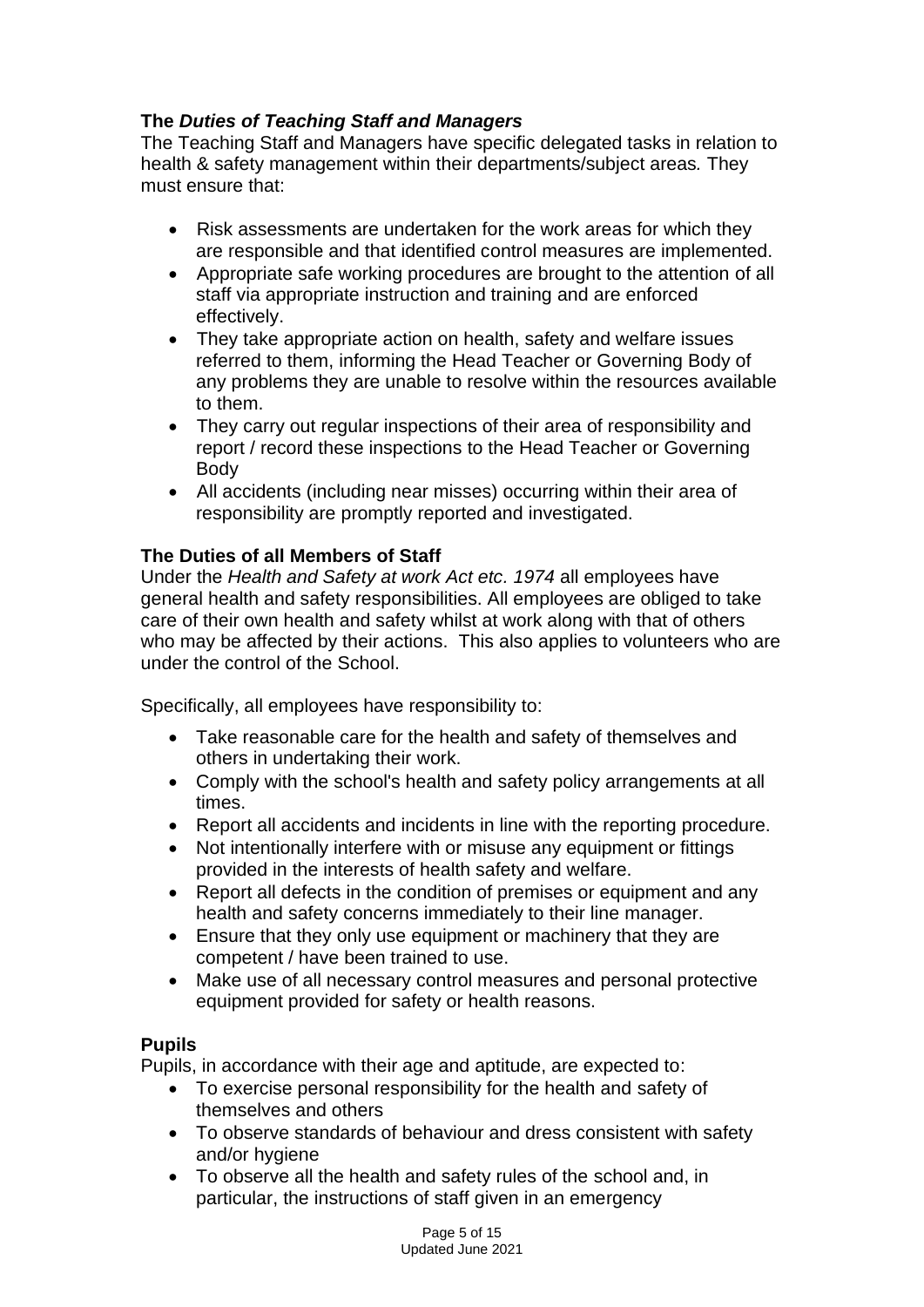• Not wilfully misuse, neglect or interfere with facilities or equipment provided for their and others' health and safety.

# **Contractors**

All contractors who work on the school premises are required to identify and control any risks arising from their activities and inform the Head Teacher of any risk that may affect the staff, pupils and visitors.

All contractors must be aware of this policy and the associated emergency procedures and comply with these requirements at all times.

In instances where the contractor creates hazardous conditions and refuses to eliminate them or take measures to make them safe, the Head Teacher will take such actions as are necessary to prevent staff, pupils and visitors being put at risk from injury.

# **SECTION 3: ARRANGEMENTS**

## **Risk Assessment**

The underlying process which informs safety management is risk assessment. Assessments of significant risks will be made with those persons responsible for the activity/area affected and the significant findings of these decisions will be recorded in writing. This will be achieved principally by amending and adopting the model risk assessments provided by the Health and Safety Service. Specifically, the model risk assessments amended and adopted in order to identify suitable risk control measures will be as follows:

- RA35 Pupil Behaviour Risk Assessment
- RA32 COSHH BHRA Hepatitis
- RA27 Working at Height Risk Assessment
- RA26 Hydro pool Risk Assessment
- RA24 Security Safety Risk Assessment
- RA22 Whole School Risk Assessment
- RA21 Curriculum Activities Risk Assessment
- RA19 Nursery Unit Risk Assessment
- RA16 Moving and Handling Children and Young People
- RA11 Kitchen Areas and Activities Risk Assessment
- RA09 First Aid Needs and provision
- RA08 Fire Risk Assessment
- RA04 Cleaning, caretaking and maintenance tasks

Risk assessments are available for all staff to view and are held centrally in the Public Drive (P:\Information\). Wherever possible, affected staff will be included in the risk assessment process. Staff and other affected parties will be briefed in the risk assessment findings.

Risk assessment records will be reviewed at least annually. This will be identified on risk assessment record.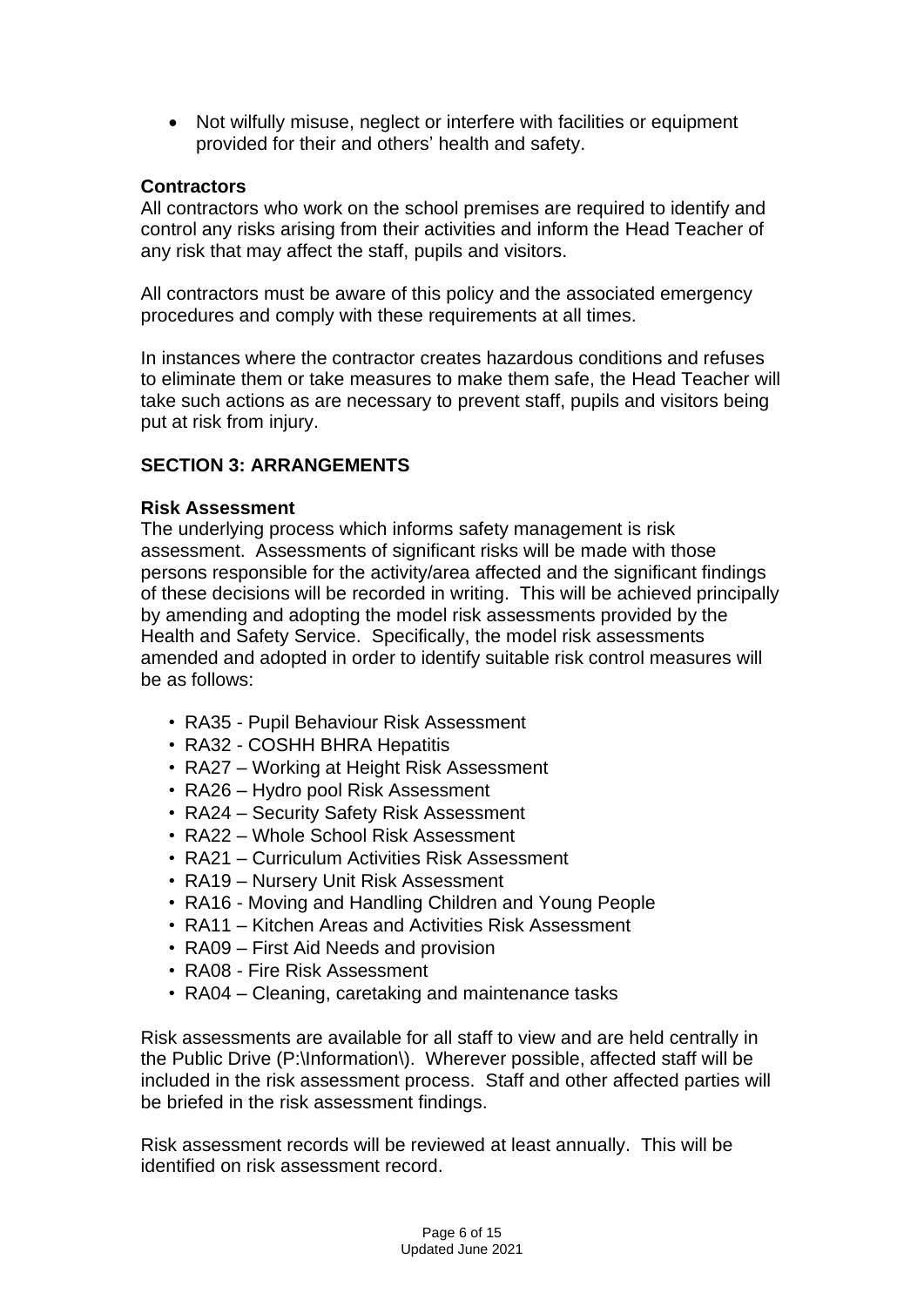For full details relating to risk assessment arrangements, reference should be made to the HS47 Arrangements Note.

Other arrangements in alphabetical order:

# **Accident / Incident Reporting**

All employee accidents must be reported to the Governing Body. This will be achieved by entering accident details onto the OSHENS on-line accident reporting system.

Accidents to pupils must be recorded on Behaviour Watch. Those accidents to pupils and members of the public which are work related, in that they have arisen out of a material defect or organisational failure, must also be reported to the Governing Body by entering accident details onto the OSHENS on-line accident reporting system.

Parents / carers will be notified immediately of all major injuries.

The Head Teacher will investigate accidents and take remedial steps to avoid similar instances recurring.

All accidents which fall within the scope of the Reporting of Diseases Injuries and Dangerous Occurrence Regulations 2013 will be reported to the HSE via the OSHENS on-line accident reporting system. This will be undertaken by the Devon Health and Safety Service.

For full details relating to accident reporting arrangements, reference should be made to the HS01 Arrangements Note.

# **Alcohol / Drugs**

No Alcohol or illegal drugs should be consumed on the premises.

#### **Asbestos**

The arrangements for the management of asbestos on the site are detailed in the Asbestos Management Plan (AMP). This is located in the Premises Manager's Office.

The Asbestos Register is included within the Contractor Induction Pack held in main Reception and in Unit 14. There is also a copy of the Asbestos Register held in the Premises Manager's office and will be made available to all staff and contractors prior to **any** work commencing on the fabric of the building or fixed equipment. No work can commence until permission to work has been given by the authorising manager named in the AMP.

The authorising manager shall ensure:

- The AMP is reviewed annually and that any changes are approved by the Governing Body
- That the Asbestos Register is consulted at the earliest possible opportunity in the planning process and that **all** work on the fabric of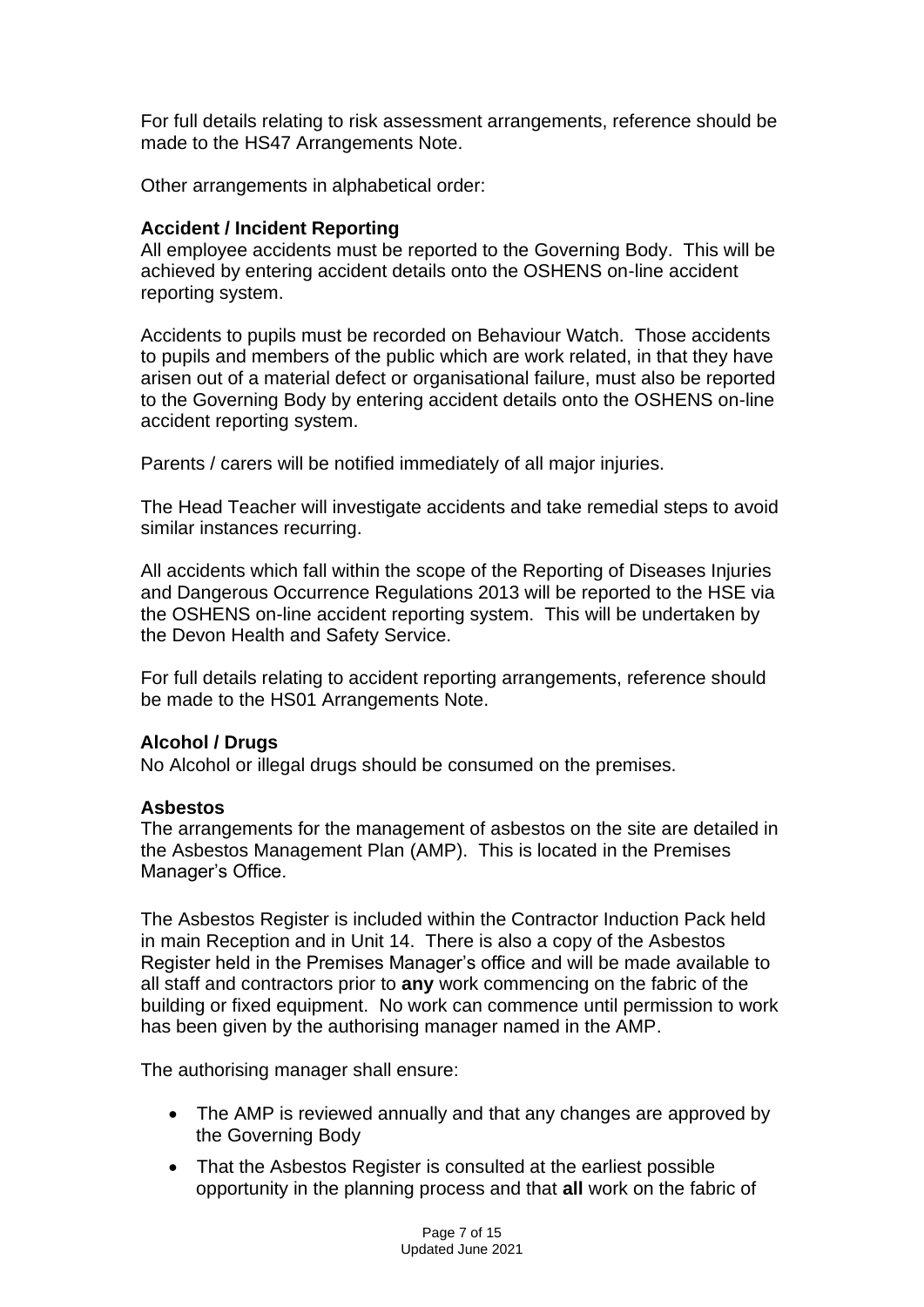the building or fixed equipment is approved via the completion of the ASB1 form and/or the Contractor signing-in sheet.

• A visual inspection of those asbestos containing materials remaining on site is conducted and recorded on the ASB2 form according to the frequencies identified in the AMP. Any subsequent changes to asbestos containing materials on site will be recorded in the Register.

All parties will ensure that any damage to materials known or suspected to contain asbestos should be reported to the Health and Safety Co-ordinator (role delegated to Premises Manager*)* at the earliest opportunity.

For full details relating to the management of asbestos, reference should be made to the HS04 Arrangements Note as well as the Asbestos Management Plan.

# **Communication and Training**

Detailed guidance and information about health & safety issues can be found in the Health and Safety Service's Arrangements Notes which are located in the OSHENS Document Library. The Health and Safety Service also provide competent health and safety advice for school staff and can be contacted on 01392 382027 or on [healthandsafety@devon.gov.uk](mailto:healthandsafety@devon.gov.uk)

The Health and Safety Law poster is displayed in the Staff Room.

# Health and Safety Training

All employees will be provided with:

- induction training in the requirements of this policy
- updated training in response to any significant change
- training in specific skills needed for certain activities as identified by the relevant risk assessment.
- refresher training where required.

Training records will be kept on SIMS, under the individual staff personnel file by the School Business Manager. The Health and Safety Co-ordinator is responsible for co-ordinating health and safety training needs. This includes a system for ensuring that refresher training is undertaken within the prescribed time limits.

Each member of staff is also responsible for drawing the relevant line manager's attention to their own personal needs for training and for not undertaking duties unless they are confident that they have the necessary competence. All employees shall undertake work tasks as instructed and trained.

For full details relating to staff training, reference should be made to the HSA55 Training Arrangements Note.

#### **Consultation**

Consultation on day to day matters will be achieved by initial discussions with the Health and Safety Co-ordinator or Head Teacher who will provide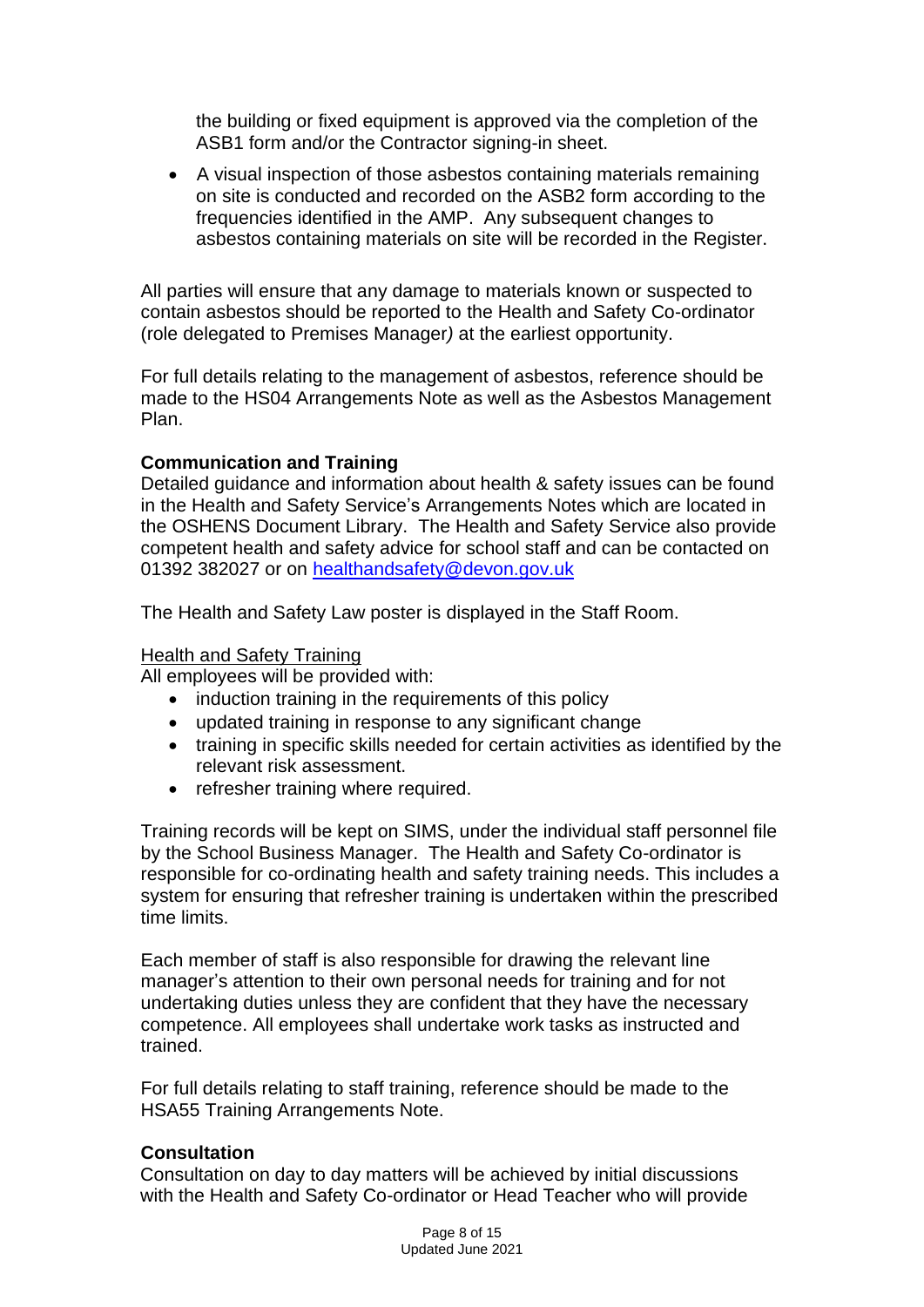feedback at the daily staff briefings or full staff meetings which are held at least once a term.

Members of staff with concerns should raise them initially with the Health & Safety Coordinator or Head Teacher. If required, requests for external advice should then be sought from the Health and Safety Service for concerns of employees which cannot be resolved locally.

Staff should feel free to contact the appropriate trade union appointed Safety Representative. The Governing Body welcomes the support of trade unions in health and safety matters.

For full details relating to staff consultation, reference should be made to the HS08 Arrangements Note.

#### **Contractors**

All contractors must report to Reception where they will be asked to sign the visitors' book and wear an identification badge. Contractors will be issued with quidance and requirements for safe practice whilst on site. Where necessary, contractors will also be requested to sign to confirm that they have read and understood the Asbestos Register. To ensure contractor competency, the Health and Safety Co-ordinator will undertake competency checks prior to engaging a contractor.

In respect of construction works, the Premises Manager has attended training to ensure that the client's duties under the Construction (Design & Management) Regulations 2015 have been understood and complied with. Specifically, the Premises Manager will ensure that any Designer/Principal Designer and Contractor/Principal Contractor is appointed in writing and will ensure that a Construction Phase H&S Plan is in place prior to any works commencing on the site.

For full details relating to the control of contractors, reference should be made to the HS07 CDM Arrangements Note.

#### **Curriculum Activities**

Risk assessments for the significant hazards within curriculum activities will be carried out by the lead teacher using the appropriate Health and Safety Service's model risk assessments listed above.

For full details relating to the primary curriculum areas, reference should be made to the HS46 Arrangements Note.

#### **Display Screen Equipment (DSE)**

All staff who use computers daily for continuous spells of an hour or more, or a total daily time of 3 hours or more will have a DSE assessment carried out. This will be achieved by completing the OSHENS DSE online training and assessment.

Staff identified as DSE users are entitled to an eyesight test for DSE use every 2 years by a qualified optician and corrective glasses (if required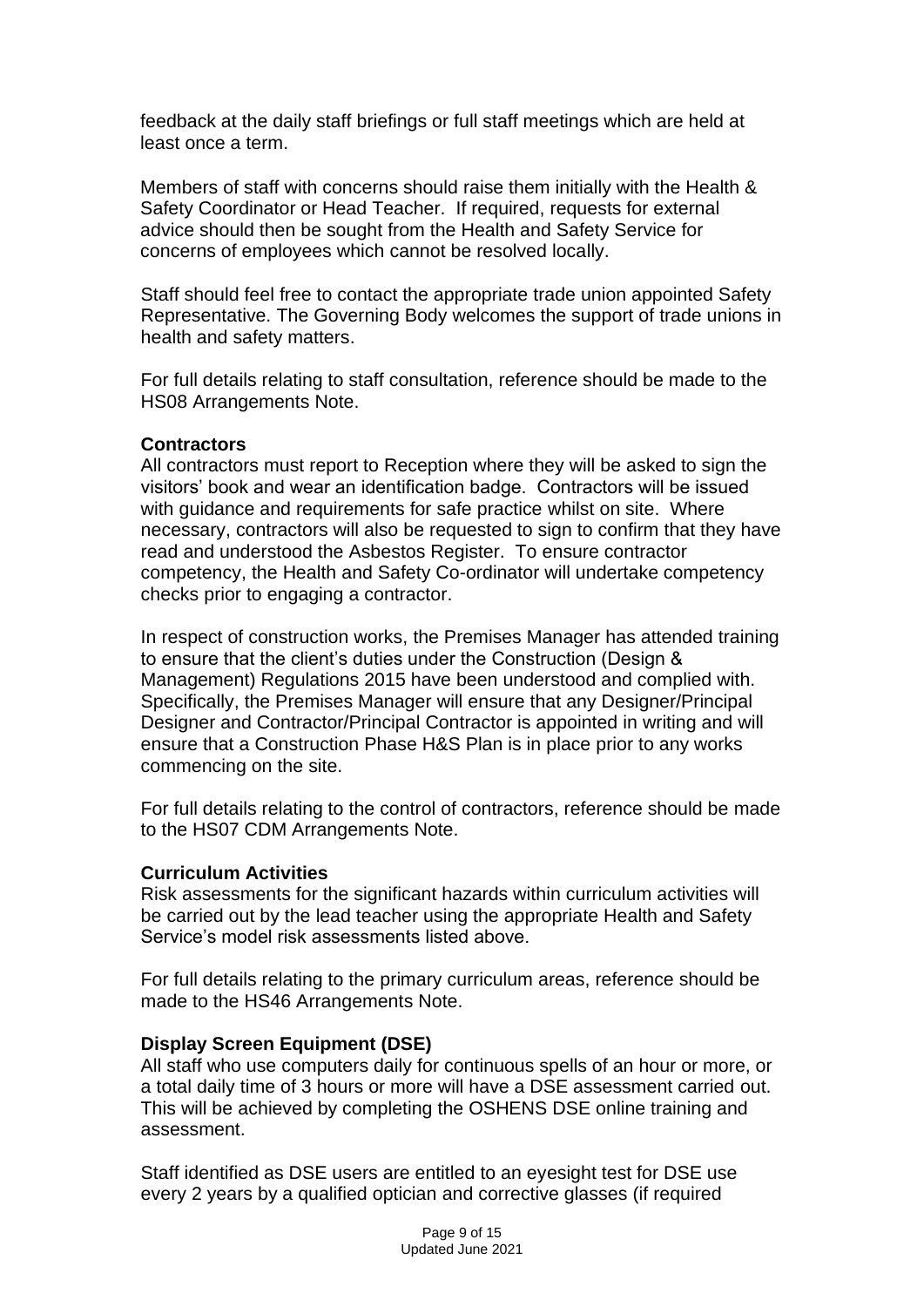specifically for DSE use) subject to a total cost of £45.00.

For full details relating to DSE, reference should be made to the HS12 DSE Arrangements Note.

#### **Fire and Emergencies**

The Head Teacher is responsible for ensuring that the fire risk assessment is undertaken using the RA08 document and controls implemented accordingly. The fire risk assessment is located in the Premises Manager's Office and held electronically on the shared drive and will be reviewed annually.

Fire and emergency evacuation procedures are detailed in the Fire Emergency Plan document which is located in the Premises Manager's Office as well as at intervals within all parts of the school. All staff will be briefed in the contents of this plan at induction and on an annual basis. This will be augmented by fire drills which will be undertaken termly. Evacuation procedures are also made known to all contractors / visitors.

The Premises Manager is responsible for ensuring that the school's Fire Log is kept up to date.

COVID-related staffing issues have been considered and are detailed within RA100

Procedures for other critical incidents and off-site emergencies are contained within the School's Emergency Management Plan which is located on the staff shared drive (R:\) and will be reviewed annually. Emergency contact and key holder details are held by the Head Teacher and Health and Safety Co-ordinator and also on the DCC Connect 2 database.

For full details relating to fire safety, reference should be made to the HS18 Fire Safety Arrangements Note.

#### **First Aid**

The school has risk assessed the need for first aid provision and the following first aid provision has been provided accordingly. A first aid needs assessment is in place and is reviewed at least annually. The first aid needs assessment meets the requirements of current legislation.

First Aid boxes are located in each teaching area as well as Reception. There is a responsible first aider nominated for each area of the school and they are expected to maintain first aid box stocks and replenish as necessary.

Refresher training is arranged by the CPD Co-ordinator and is reviewed at least annually.

COVID-related staffing issues have been considered under the Covid Risk Assessment RA100.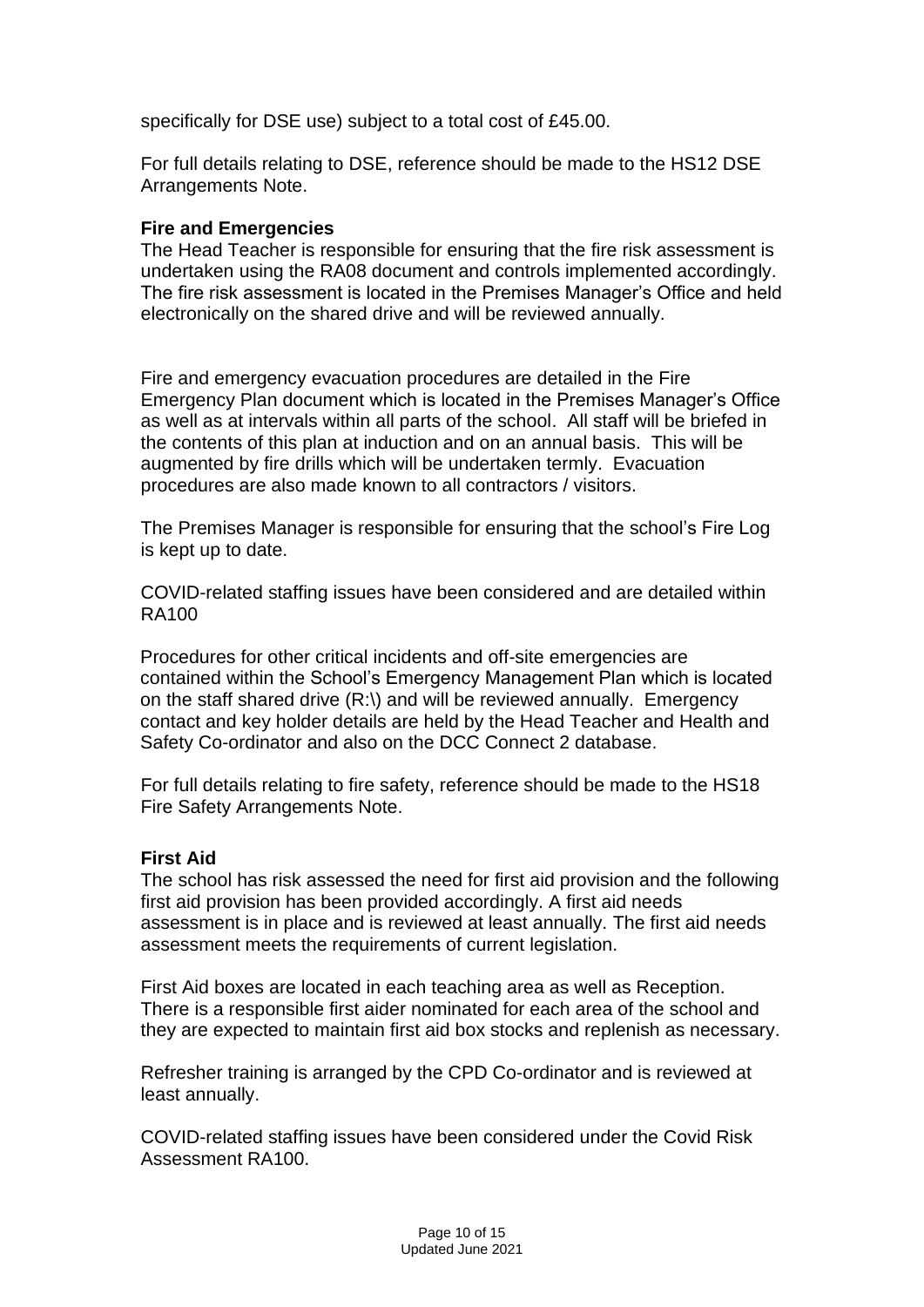For full details relating to first aid, reference should be made to the HS19 First Aid Arrangements Note.

# **Hazardous Substances**

Where it is consistent with the effective performance of the task in hand, every attempt will be made to choose the least harmful chemical possible.

The responsible manager shall ensure that:

- an inventory of all hazardous substances used within their area of responsibility is compiled and kept up to date
- Material Safety Data Sheets (MSDS) are obtained from the relevant supplier for all such materials
- risk assessments are conducted by the Health and Safety Co-ordinator to identify the safe working method and appropriate emergency procedures
- all chemicals are appropriately and securely stored out of the reach of children
- all chemicals are kept in their original packaging and never decanted into unmarked containers.

For full details relating to the control of hazardous chemicals, reference should be made to the HS10 COSHH Arrangements Note.

# **Legionella**

A water risk assessment for the school has been completed by Churchill's and they are responsible for ensuring that the identified operational controls are being conducted and recorded in the water hygiene log-book. This risk assessment will be reviewed where significant changes have occurred to the water system.

For full details relating to the control of legionella, reference should be made to the HS28 Legionella Arrangements Note.

#### **Lettings/shared use of premises**

The Governing Body will ensure that the hirer/tenant has public liability insurance and will share with the hirer/tenant all relevant School health and safety information. The hirer/tenant will be required to provide a copy of their risk assessment where their activities present a significant hazard either to the building itself or to the safety or health of the occupants within it.

# **Maintenance of Plant and Equipment**

Regular inspection and testing of school equipment is conducted to ensure that work equipment is maintained in a safe and efficient state. Records of such monitoring will be kept by the Premises Manager. All staff are required to report any problems found with plant/equipment to the Head Teacher. Defective equipment will be clearly marked and taken out of service by storing in a secure location pending repair / disposal.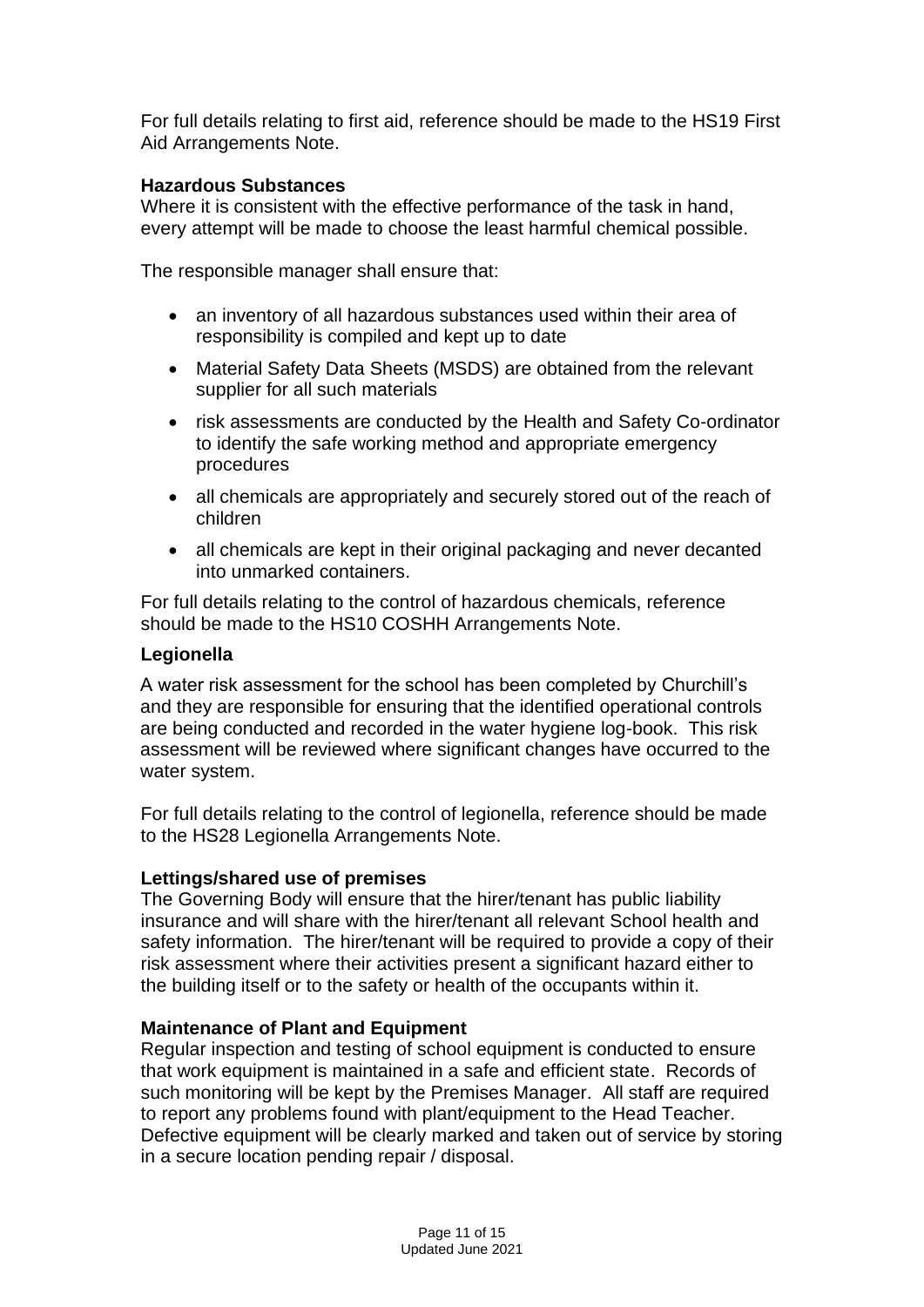The following specific statutory inspections and tests will be undertaken by a competent contractor:

- Annual gas appliance inspection and maintenance, to be undertaken by Cannings or other approved (SLoAC) Contractor
- Annual gas fixed heating plant inspection is undertaken by Zurich (Council's Insurer); maintenance is undertaken by Cannings.
- Annual gas tightness test, to be undertaken by Cannings
- Electrical installation inspection every 5 years by Cannings
- Passenger Lift inspection is undertaken quarterly by Zurich (Council's Insurer) and maintenance by Orona. Litfing equipment every six months by Hill-Rom and Arjo (hoists, changing beds); Lecky (standing frames); Pluss (slings)

# **Portable Electrical Appliances**

All staff will conduct a visual inspection of plugs, cables and electrical equipment prior to use. Defective equipment will be reported to the Premises Manager.

All portable items of electrical equipment will be subject to formal inspection and, where appropriate, a testing regime on an identified cycle dependent upon the level of risk associated with the particular appliance type. This inspection and testing will be conducted by the school caretaker or the ICT Manager.

Personal items of equipment should not be brought into the school without prior authorisation and must be subjected to the same inspection process as school-owned equipment.

For full details relating to work equipment and electrical safety, reference should be made to the HS16 and HS58 Arrangements Notes.

# **Medication Arrangements**

Arrangements for medication are detailed in the separate Administration of Medicines Policy, which is reviewed annually. A copy of this policy can be found on the Public Drive (P:\).

For full details relating to the administration of medication, reference should be made to the HS32 Medication Arrangements Note.

# **Monitoring**

The Head Teacher will put in place procedures to monitor compliance with the arrangements described in this policy. The central component of this process is the 3 yearly Health & Safety Review process undertaken by the Devon Health and Safety Service. Feedback from this process is to be referred to the Governing Body.

A general inspection of the site will be conducted at least once a term and be undertaken by the Premises Manager*.* Feedback from this process is to be referred to the Governing Body.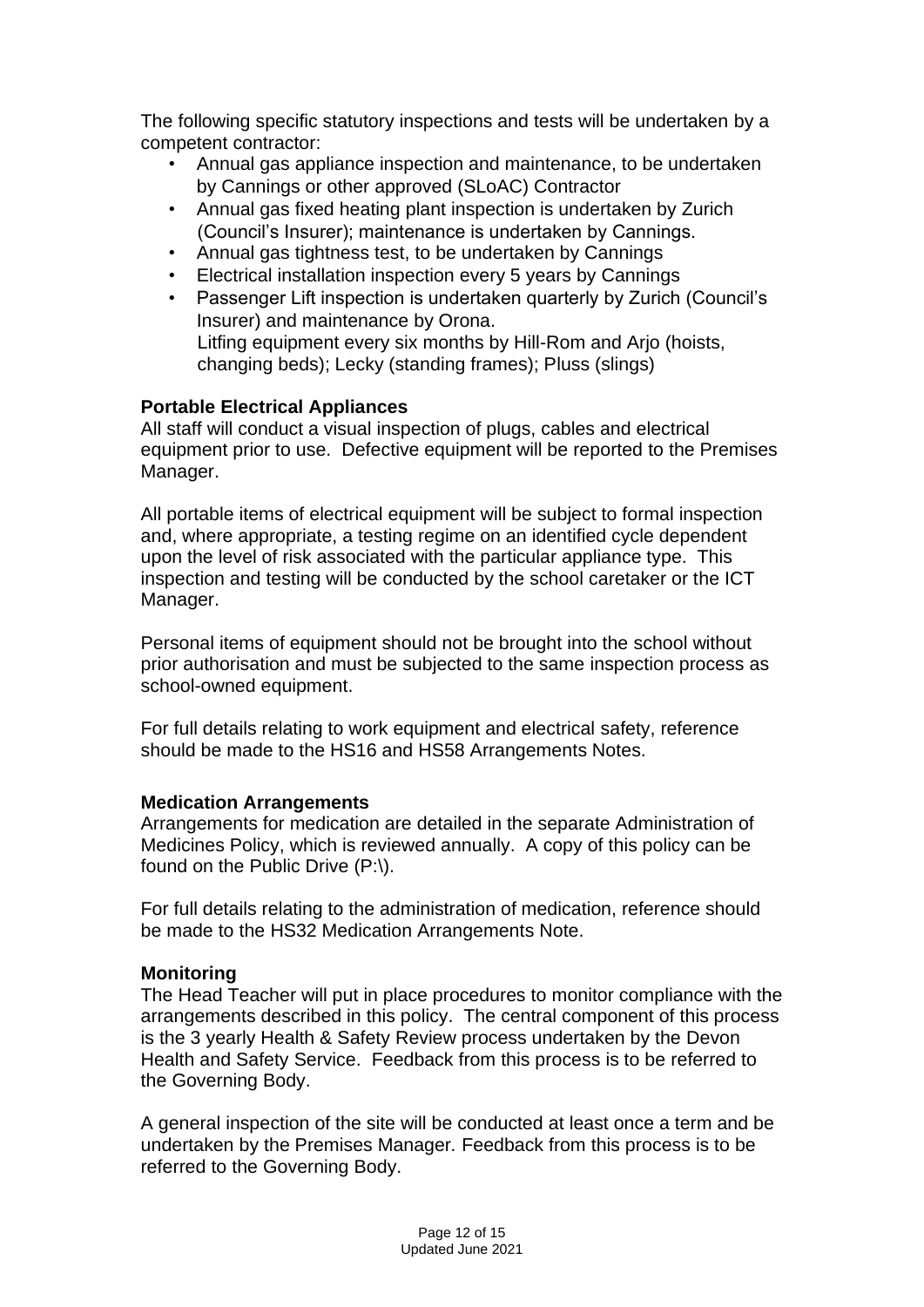Other processes employed to monitor compliance with this policy and health and safety performance in general include:

- Review of Cyclical Maintenance Reports
- Training Audits
- Accident/Incident Reports
- Defect/Maintenance Request forms

For full details relating to monitoring, reference should be made to the HS05 Audit & Monitoring Arrangements Note.

## **Moving and Handling**

The risk assessment of significant manual handling tasks is undertaken as described in the risk assessment section above. Staff engaged in these activities will be provided with information on safe moving and handling techniques and will receive specific training where the need is identified in the risk assessment.

All moving and handling of pupils will be risk assessed by Therapy Coordinator and other therapists and professionals as required and recorded in a specific Handling Plan for the individual concerned.The format found in the HS35 Arrangements Note will be used. All staff who move and handle students will receive appropriate training both in the controls listed in the Handling Plan and specific training on any lifting equipment that they may be required to use.

For full details relating to moving and handling, reference should be made to the HS34/35 Moving and Handling Arrangements Notes.

#### **Offsite Visits**

In line with the Outdoor Education, Visits and Off-site Activities Health & Safety Policy 2020, the DCC Educational Visit Adviser will be notified of all Category B and C visits via the Evolve online system.

All visits, external visits and off sites activities are included on the Evolve online system owing the nature of the school's pupils. For lower risk Category A visits the School's Educational Visits Co-ordinator, will check the documentation and planning of the proposed activity and initially approve the visit before referring to the Head Teacher for final approval.

For full details relating to educational visits, reference should be made to the Devon County Council Outdoor Education, Visits and Off-site Activities Health & Safety Policy 2020; this policy has been adopted in its entirety without changes by the Governing Body.

#### **Personal Safety and Security**

The school believes that staff should not be expected to put themselves in danger and will not tolerate violent / threatening behaviour to its staff. A separate specific Behaviour Policy is in place at the school.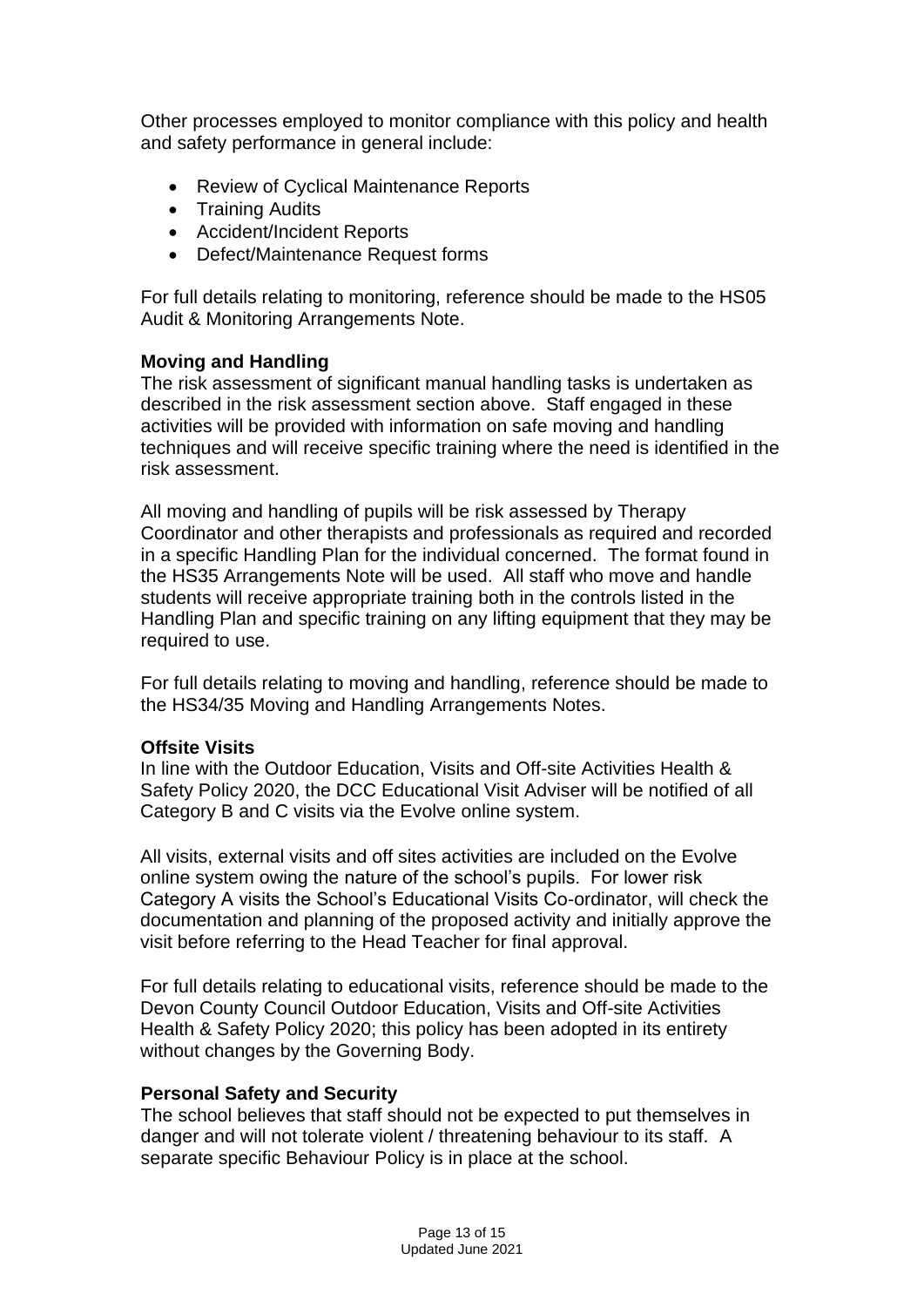Staff will report any such incidents on the OSHENS system in accordance with agreed accident/incident reporting procedures.

Working alone will be avoided wherever possible. Work carried out unaccompanied or without immediate access to assistance will be risk assessed by the Head Teacher in order to identify and implement control measures. The requirement to undertake a lone working risk assessment will also extend to working alone off-site where staff conduct home visits.

Staff working outside normal school hours must obtain permission of the Head Teacher.

Risk assessments will be reviewed annually or after significant change and recorded by amending the RA22 Risk Assessment.

#### **Radon Gas**

The school is not in a radon affected area; details of radon audit are included on Connect 2 database.

#### **School Security**

The Head Teacher is responsible for undertaking a risk assessment for site security in order to identify and implement control measures in this area. This will be reviewed annually or after significant change and recorded in the RA24B risk assessment document, using the Security Checklist as an aide memoir.

For full details relating to security and lone working issues, reference should be made to the HS31 Lone Working and HS50 Security Arrangements Note.

#### **Stress/Wellbeing**

The school is committed to promoting high levels of health and well being and recognises the importance of identifying and reducing workplace stressors through risk assessment in line with the HSE's management standards.

There are specific arrangements for responding to individual concerns through the school's open-door policy and monitoring staff workloads. The School Business Manager conducts return to work procedures following all absences and will refer to the Head Teacher where necessary.

The school buys back occupational health support through Torridge Occupational Medical Services and is also supported by HR-One for ongoing and persistent matters. Staff are also able to self-refer to Schools Advisory Service (SAS).

The school has in place performance management arrangements for all staff and there are supervision sessions arranged. Classes have time allocated for reflection each week, there is an after-school group which meets each week to support positive Mental Health.